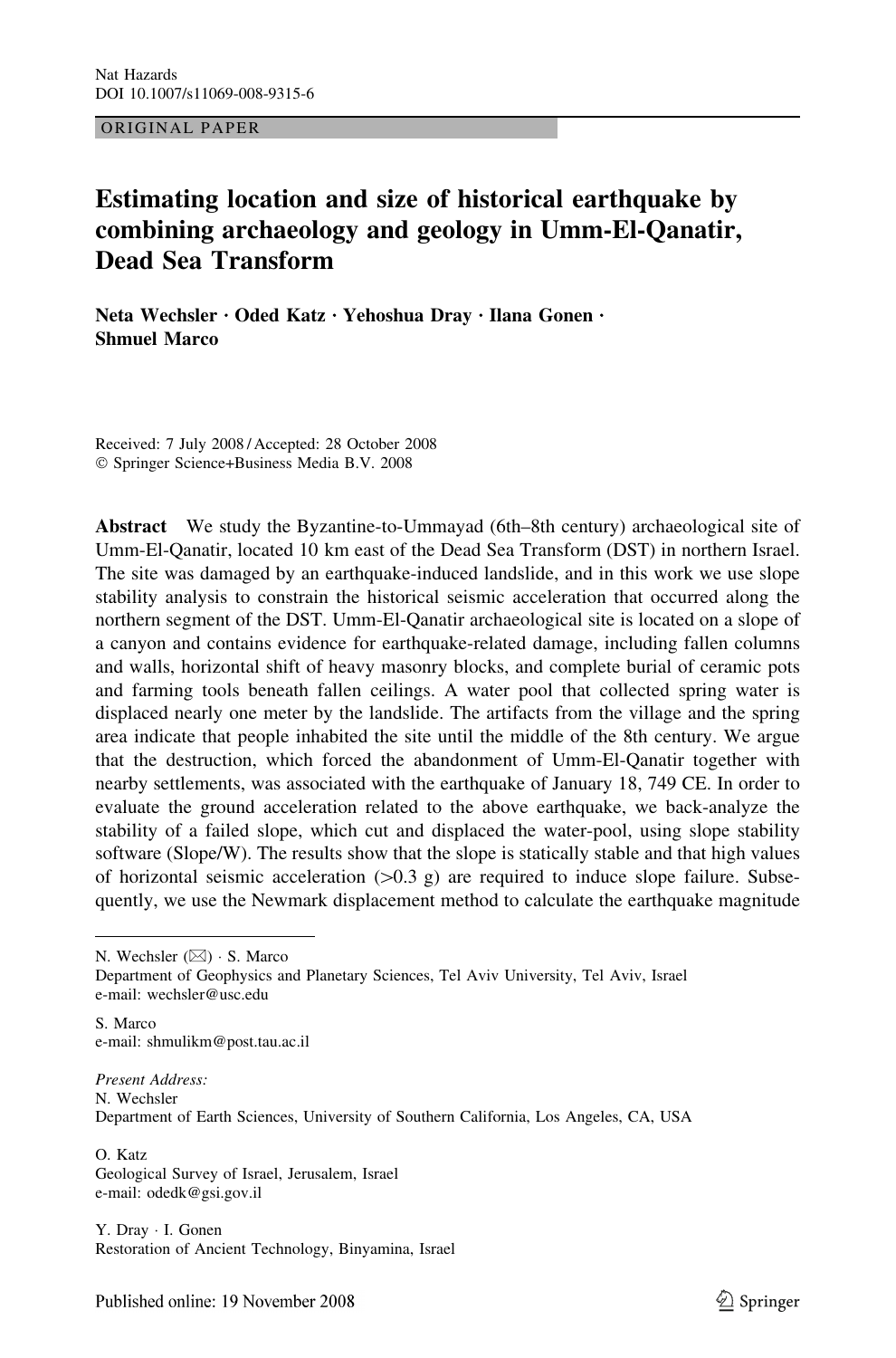needed to cause the slope failure as a function of distance from the site. The results (attributed to the 749 CE earthquake) show that a  $M_W > 7.0$  earthquake up to 25 km from the site could have induced the studied landslide.

**Keywords** Dead-Sea transform  $\cdot$  Historical earthquakes  $\cdot$  Landslides  $\cdot$ Archaeoseismology · Peak ground acceleration

## 1 Introduction

Information on past earthquakes significantly contributes to the understanding of seismic activity and seismic hazard. However, historical accounts are often hard to interpret or translate into modern terms because they might be vague, incomplete, biased, exaggerated, or inaccurate. Being unaware of faulting as part of the earthquake process, the historians documented primarily damage to settlements with only minor attention to natural phenomena. Consequently, the recovery of earthquake source faults and the size of past earthquakes are usually achieved through complementary paleoseismic and archaeoseismic studies, which can give better quantitative estimations of earthquake locations, magnitudes, and timing.

Historical records attest to the occurrence of moderate to strong earthquakes along the Dead Sea Transform (DST). Many of these earthquakes, which caused extensive damage to settlements, were recorded by contemporaries and catalogued by recent scholars (e.g., Amiran et al. [1994](#page-15-0); Guidoboni and Comastri [2005;](#page-15-0) Guidoboni et al. [1994](#page-15-0); Sbeinati et al. [2005\)](#page-16-0). Many of the damaged structures are still preserved throughout the region (Marco [2008\)](#page-15-0). Albeit important, historical records and archaeological findings provide only rough estimation on the locations and magnitudes of their associated earthquakes. In this study, we show how archaeology, history, geology, and engineering-geology can be combined to constrain the location and magnitude of a historical earthquake, which cannot be inferred from the historical records alone. We analyze a case of the recently excavated Umm-El-Qanatir (Arabic, ''Mother of Arches'') Byzantine archaeological site (Table [1](#page-1-0)), located 10 km east of the DST eastern boundary fault, in the vicinity of the Sea of Galilee (Fig. [1](#page-2-0)). We present evidence that the site was apparently damaged by an earthquake-induced landslide. We use the damage to the archaeological structures to constrain the landslide geometry, and then perform a slope stability analysis to constrain the causative seismicacceleration. Archaeological stratigraphy and historical information are applied for dating the damaging earthquake.

### 1.1 Geology

The study area is located on the eastern margin of the DST, a sinistral fault which transfers the opening in the Red-Sea to the collision in the Taurus and Zagros Mountains (Fig. [1](#page-2-0)).

<span id="page-1-0"></span>

| Table 1 Historical periods in | Period               | Dates              |
|-------------------------------|----------------------|--------------------|
| the Middle-East               |                      |                    |
|                               | Roman                | 37 BCE to 324 CE   |
|                               | Byzantine            | 324 CE to 638 CE   |
|                               | Early Arabic-Ummayad | 638 CE to 750 CE   |
|                               | Early Arabic-Abassid | 750 CE to 1099 CE  |
|                               | Arabic and Crusader  | 1099 CE to 1291 CE |
|                               |                      |                    |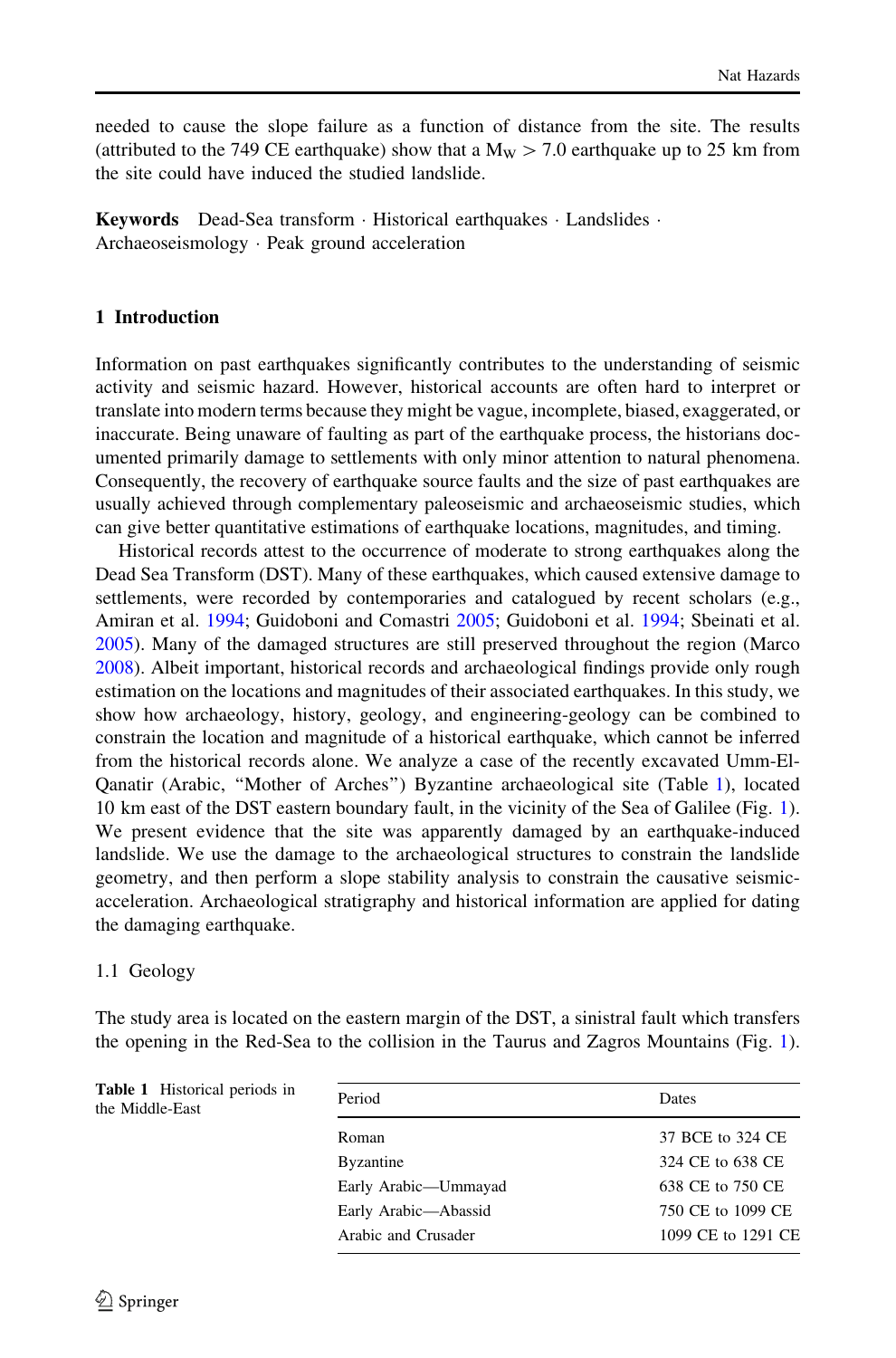Fig. 1 Location map of the study area based on a DEM of the Sea of Galilee region, a pull-apart basin along the DST Shaded relief from Hall ([1994](#page-15-0)). Active faults are yellow. The DST main branch is the Yammouneh Fault (labeled Y). Other fault branches that splay off the main one are Roum (Rm), Hazbaya (H), Rashaya (Ra), and Serghaya (S).  $JV = Jordan$  Valley Fault,  $WB = Western Boundary Fault,$ JG = Jordan Gorge Fault. Inset shows the plate tectonic setting of the Dead Sea Transform: a left lateral fault, which transfers the opening in the Red Sea to the collision between Arabia and Euroasia by northward movement of the Arabia plate with respect to the Sinai sub-plate



A cumulative offset of  $\sim 105$  km accommodates the relative northward movement of the Arabia plate with respect to the Sinai sub-plate since the Miocene (e.g., Freund et al. [1968;](#page-15-0) Garfunkel [1981](#page-15-0)).

<span id="page-2-0"></span>Umm-El-Qanatir is an archeological site located in the southwestern part of the Golan-Heights volcanic plateau, on the eastern bank of the northern tributary of Samak Creek (Fig. [1\)](#page-2-0). Several transform-related secondary faults extend into the southern part of the Golan Heights, taking up some of the lateral and normal motion. The exposed stratigraphy of the area consists of the Miocene clastic Hordos Formation (mostly conglomerates and sandstones and some shales, marls, and limestone beds) overlain by a Pliocene Basalt called ''Cover Basalt'' (CB). The CB covers most of the southern Golan Heights and its flows are interbedded with layers of fossil clay-rich paleosols of various thicknesses (Michelson [1979\)](#page-16-0). The study area is located above the contact of the CB with the Hordos Formation, where a thin (about 1 m thick) layer of reddish paleosol underlying the CB and forms the aquiclude for a perennial spring (Fig. [2\)](#page-3-0). The CB (and the reddish paleosol) is covered in places by a layer of brown pedogenic soil with floating basaltic cobbles and pebbles, a soil that typically develops over basalts .In other places the basalt is exposed in the form of cliffs, sometimes with a columnar structure, especially at the creek margins. Grain size distribution following USCS procedure (ASTM [1985](#page-15-0)) of the brown soil (sample KA-2) and the reddish paleosol (sample KA-4) reveals that both are silty-clayey sands  $(SM-SC)$ , with less than 5% carbonates (Fig. [3](#page-4-0)). The reddish paleosol consists of significant amount of silt and clay size grains (30–40%).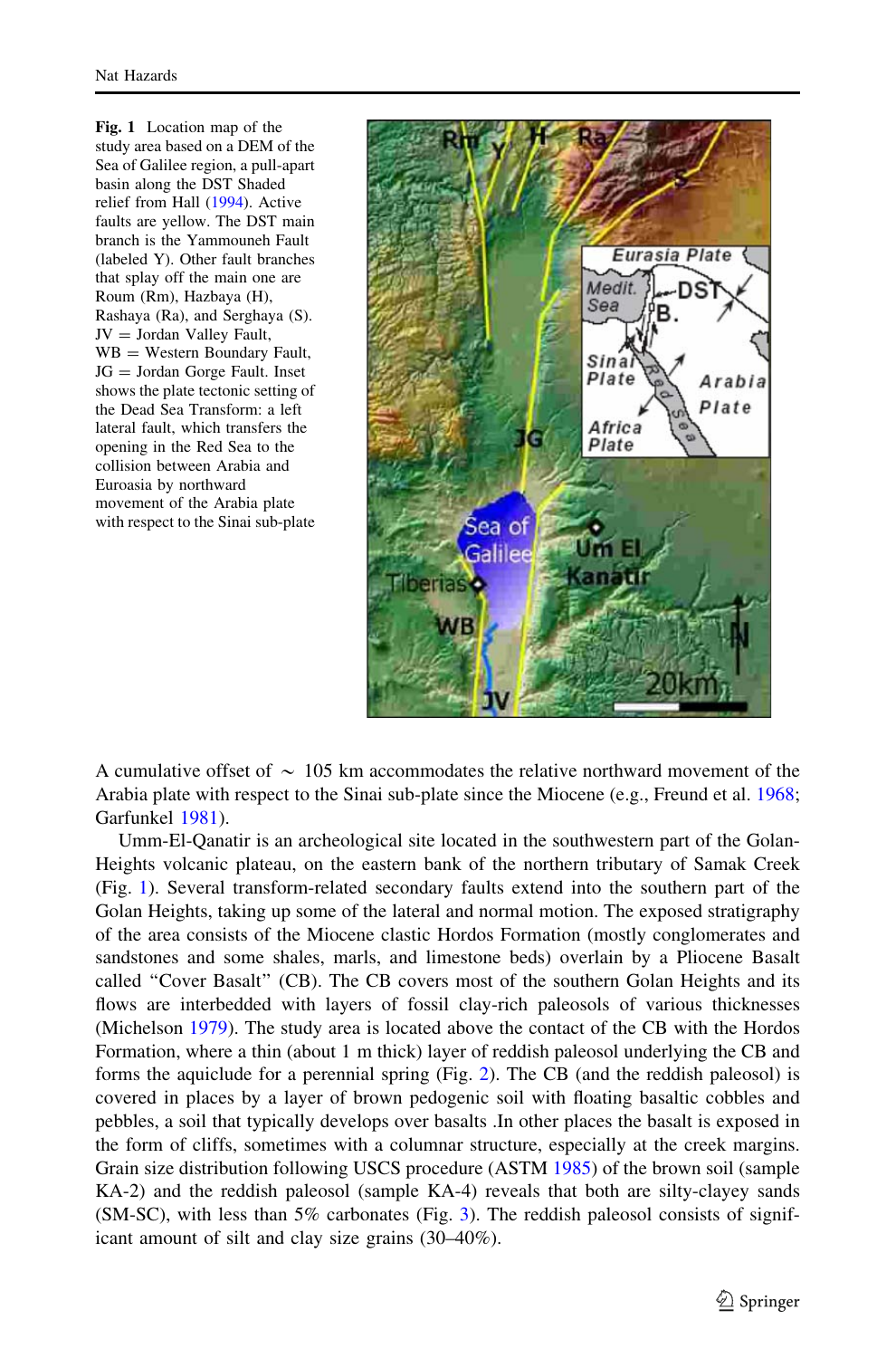





<span id="page-3-0"></span>Fig. 2 a Aerial photo of study area. b A northward look at the Umm-El-Qanatir site. c Cross section showing geological units and sample numbers. Watertable is assumed. This section is used to model slope stability and its trace is shown in the aerial photo (top)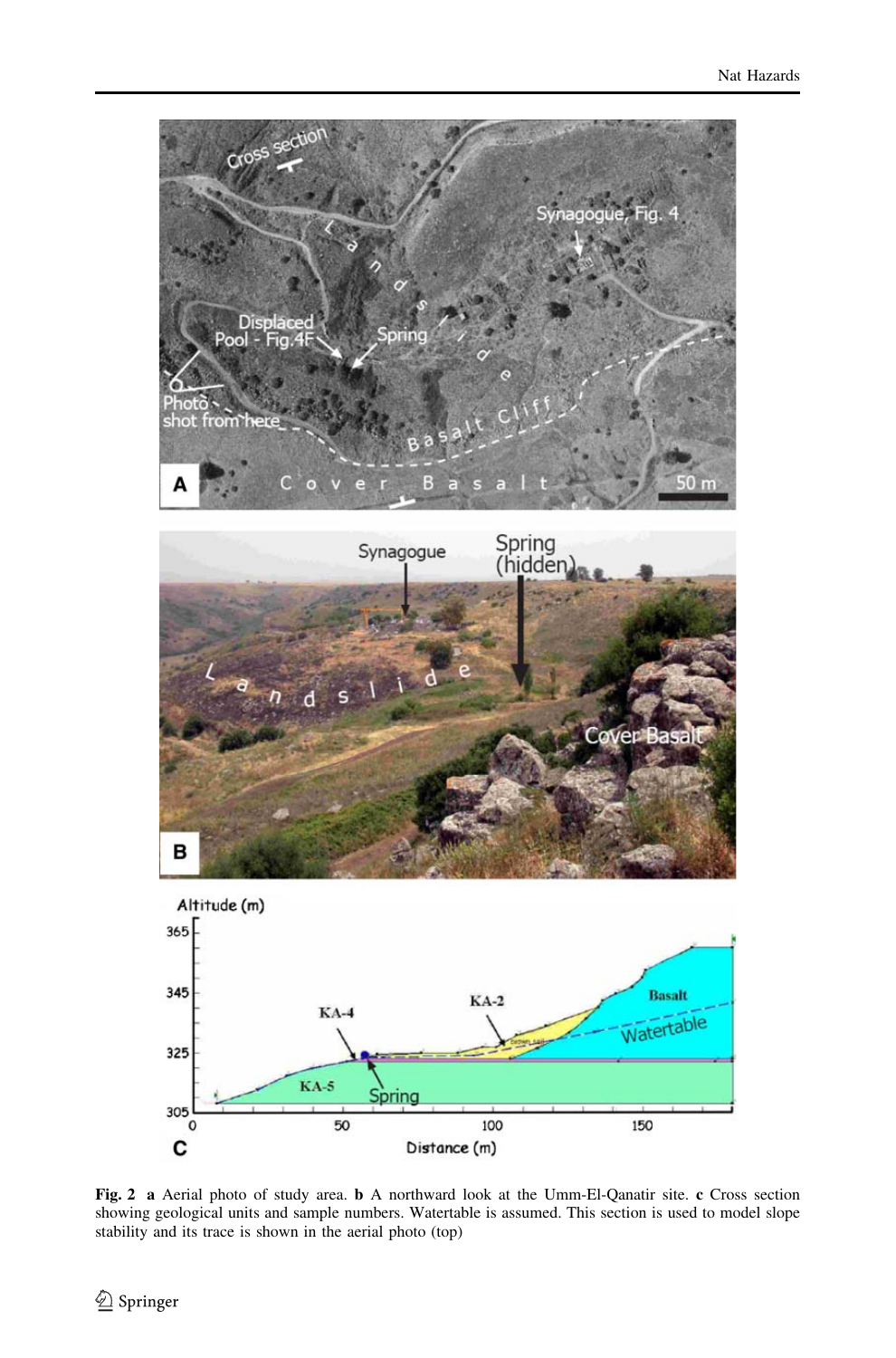

The reddish paleosol is underlaid by a dark gray layer (sample KA-5), of very similar composition (slightly more coarse grains, Fig. [3](#page-4-0)) but different in color. This layer may have formed by weathering of an unexposed basalt flow.

The existence of the year-round flowing spring (and several others in the vicinity) indicates a high water table, and the weather patterns (rainy winter with  $\sim 900$  mm average annual rainfall) suggest that at times it can be as high as the topography.

#### 1.2 Seismicity

The DST is capable of producing large earthquakes, with magnitudes up to 7.5 (Begin et al. [2005\)](#page-15-0). Damaging earthquakes on the DST in the section and the time relevant to our study occurred in 363, 747-9, 1033, 1202, 1759, and 1837 CE (Amiran et al. [1994;](#page-15-0) Guidoboni and Comastri [2005](#page-15-0); Guidoboni et al. [1994](#page-15-0)). Of particular interest to our study are one or more earthquakes that affected the Levant during the period of 747 to 757 CE, hereafter referred to as the 749 event. The 749 earthquake almost totally destroyed the towns near the Sea of Galilee, Tiberias, Sussita (Hippos), and Bet Shean (Ambraseys [2005;](#page-15-0) Karcz [2004](#page-15-0); Marco et al. [2003\)](#page-15-0). Surface faulting dated to the 749 was found in archaeological excavations in Tiberias (Marco et al. [2003\)](#page-15-0) and in paleoseismic trenches north of the Dead Sea (Reches and Hoexter [1981\)](#page-16-0), indicating a magnitude of at least 7 for the earthquake rupture along the Jordan Valley. Displacements of archaeological walls and stream channels dated to the 1202 and the 1759 earthquakes were documented along the Jordan River, north of the Sea of Galilee (Daëron et al. [2005;](#page-15-0) Ellenblum et al. [1998](#page-15-0); Marco et al. [2005](#page-16-0)).

#### 2 Archaeological observations

The proximity of the archaeological site of Umm-El-Qanatir to the DST makes its structures a potential recorder of past earthquakes. Artifacts in Umm-El-Qanatir all date between the Byzantine and early Arabic periods (Table [1\)](#page-1-0). Based on indicative artifacts, we conclude that the site has been abandoned since the middle of the 8th century. All the valuable meticulously carved masonry stones, almost invariably robbed from other sites in the region, were left in situ here. The structures in the site exhibit extensive typical seismogenic damage: displaced and cracked masonry stones, directional fall of walls, and sliding of arch stones (Fig. [4](#page-5-0)).

<span id="page-4-0"></span>The Umm-El-Qanatir site comprises of two main parts, a village and a spring. The village includes several buildings, the largest of which is a  $14 \times 19$  m two-storey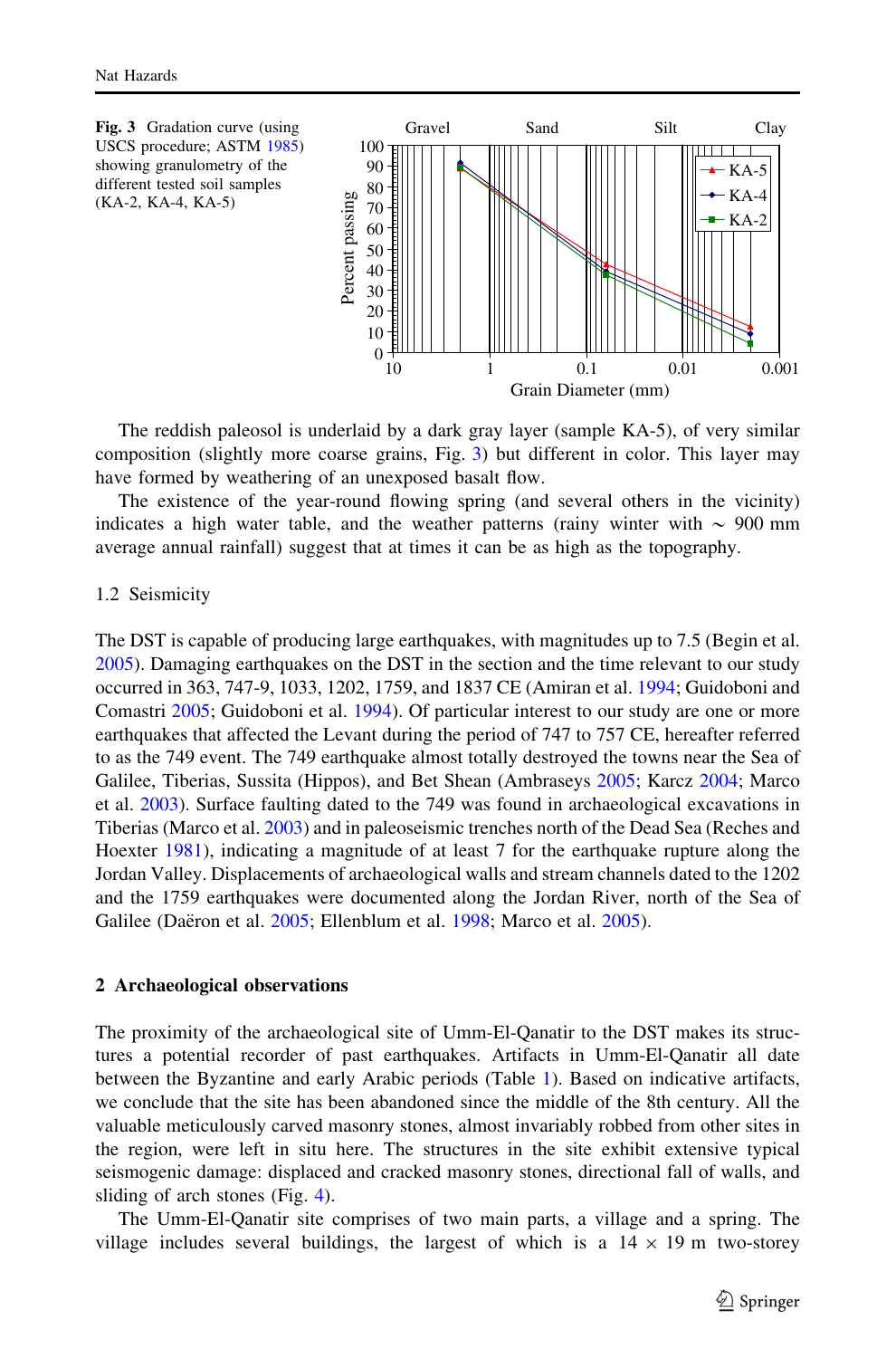

<span id="page-5-0"></span>Fig. 4 Earthquake induced damage to buildings in Umm-El-Qanatir. a and b Horizontal shift of a large masonry basalt blocks at the synagogue wall. c Keystones of an arch that slid out. d Aligned fallen columns. e Westward collapse of the wall of the synagogue. f A water pool, part of the spring complex, displaced leftlaterally 95 cm. This water pool is displaced by the landslide and is used for the slope stability analysis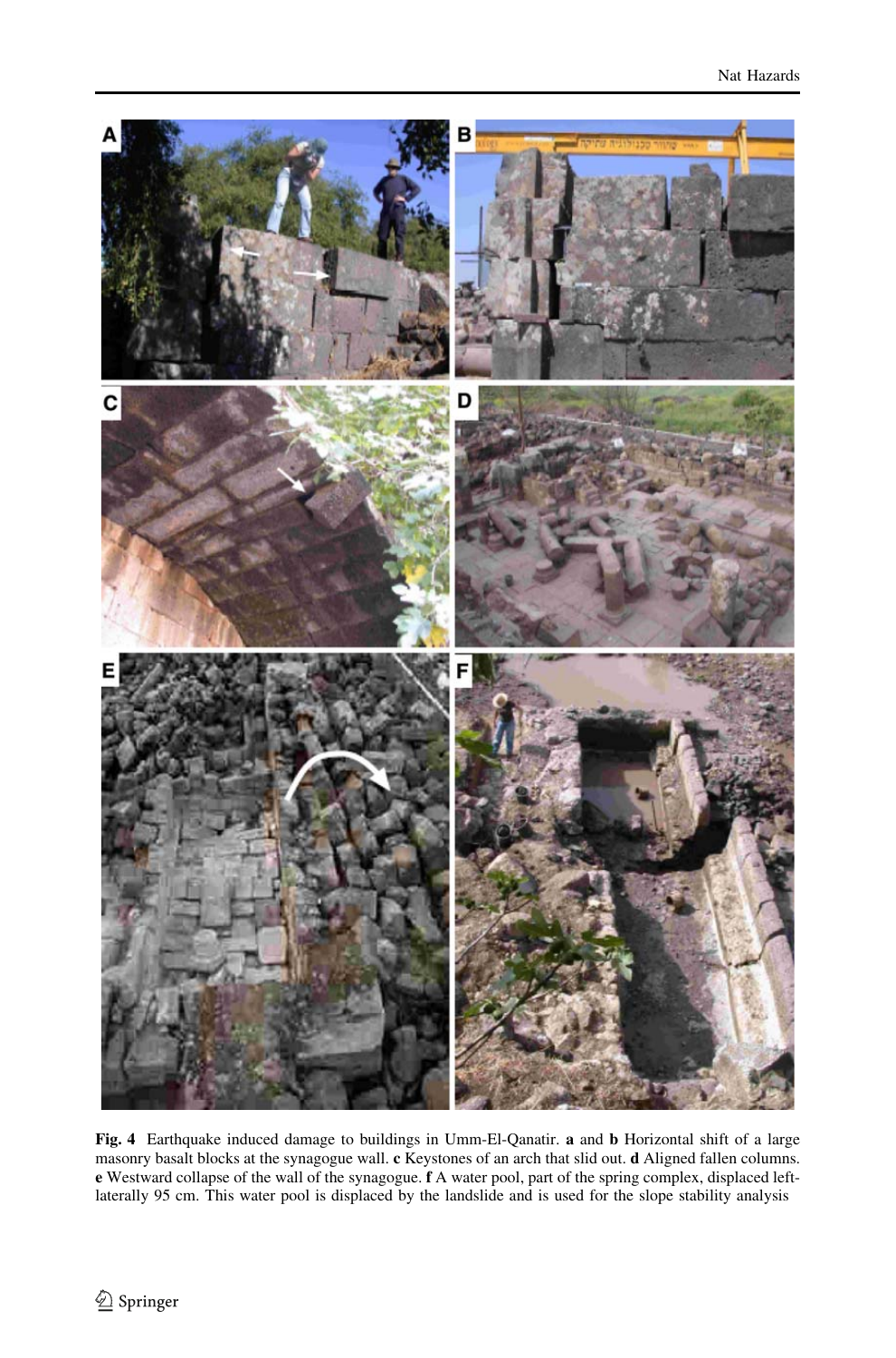synagogue, one of the largest synagogues in the Golan area. It was discovered in 1884 by Schumacher and Oliphant (Oliphant [1886](#page-16-0); Schumacher [1886\)](#page-16-0) and later excavated for the first time by Kohl and Watzinger [\(1916](#page-15-0)), who drew the building's plan in details. All the above authors concluded that the building was ruined by an earthquake.

The western wall and most of the columns of the synagogue, collapsed westward (Fig. [4e](#page-5-0)). This direction is similar to the directional of fall of the columns in three basilicas at Sussita, an archaeological site about 10 km to the southwest of Umm-El-Qanatir, which was affected by one of the mid-8th century earthquakes (Segal et al. [2003\)](#page-16-0). Other typical earthquake-triggered damage is the horizontal shift of the entrance pier and of large basalt blocks ( $\sim$ 1 m<sup>3</sup>) in the southern wall of the synagogue (Fig. [4a](#page-5-0), b). A small  $4 \times 6$  m makeshift house was found inside the synagogue (Fig. [5\)](#page-6-0). It was built on the synagogue's tiled floor with many of the synagogue's recycled fancy stones, after the synagogue was damaged. Agricultural tools such as spades, hoes, and sickles, which were found below the rubble, indicate that this secondary building belonged to a farmer who took advantage of the ruined structure. It is highly unlikely that someone would build such a house while the synagogue was active. The farmer's house itself had collapsed and buried these useful artifacts, indicating a sudden, unexpected (second) disaster. The absences of artifacts that postdate the middle 8th century indicate that the site was abandoned, like other nearby settlements including Sussita, most likely because of the 749 CE earthquake. The neighboring larger towns of Tiberias and Bet Shean were rehabilitated after the earthquake. The accurate dating of archaeological artifacts of this period relies on dramatic



<span id="page-6-0"></span>Fig. 5 The synagogue suffered two damaging events. The first led to its abandonment, as evidenced by a makeshift house (marked with dashed line), which was built on the floor of the synagogue using many of its finely carved stones. The second event caused the destruction of this house and triggered the abandonment of the whole site, as evidenced by absence of post mid-8th century artifacts

 $\mathcal{D}$  Springer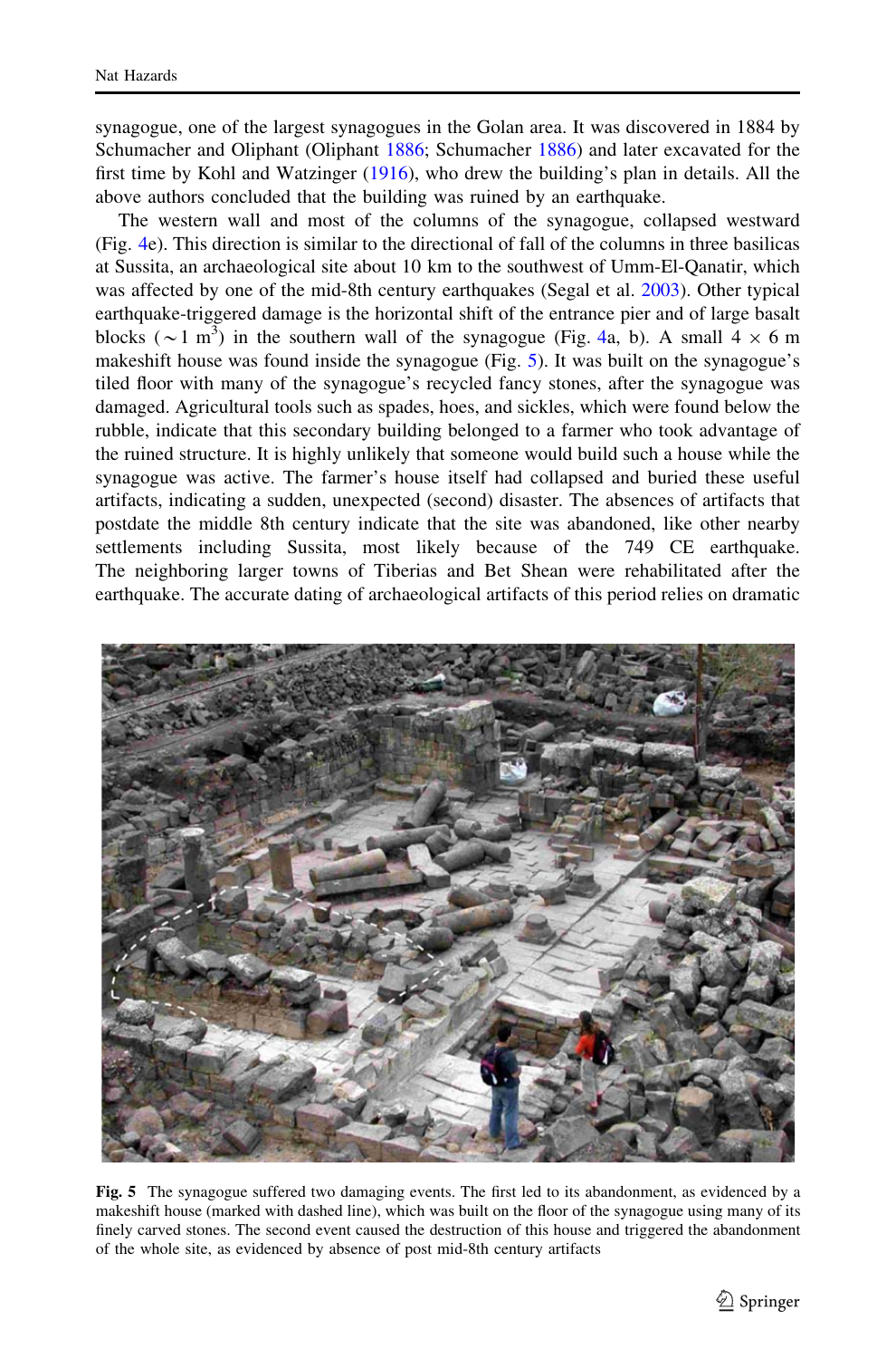changes in 750 CE, when the Abbassid Caliphate replaced the Ummayad Caliphate and moved the capital of the Arab Empire from Damascus to Baghdad.

The spring flows from an aquifer in the Cover Basalt, about 200 m south of the village. Its water were collected by a monumental structure consisting of three arches, a 8.75  $\times$  2.22 m, 1.2 m deep water pool, and several smaller pools connected by clay pipes. The character and size of the structure indicates its importance to the village denizens beyond a water source. It played an important part in the village's main industry of fine linen production. Two of the three arches are still beautifully preserved while the western one is half ruined. Typical earthquake damage to the spring area is apparent in the form of a tilted and broken pavement and a displacement of the water pool by a total of  $\sim$  1 m to left-laterally (Fig. [4](#page-5-0)f). The pottery shards unearthed from the pool all date up to mid-8th century. No post-8th century artifacts were found in the excavations, nor was the damaged pool ever fixed, suggesting that the site was abandoned at that time after sustaining serious damage, or that the damage occurred postabandonment. In an exploratory trench dug where the water pool is broken we encountered the red clay layer of baked palesol (KA-2), typical of soils that are found throughout the Golan Heights between basalt flows. This impermeable layer is the aquiclude of the spring. The red clay exhibits continuous shearing where the pool is offset. The ancient masons built the pool directly on the red clay, taking advantage of its impermeability (Fig. [6](#page-8-0)).

Based on these observations, we argue that the cause of damage in the spring area is most probably an earthquake-induced landslide. This conclusion is based on the typical landslide morphology of the spring area—the slope is quite steep (up to  $40^{\circ}$ ) and its crescent shape is compatible with a slide scarp (Fig. [2](#page-3-0)a, b); on the weak geological material the site is founded on, which enables slope failure; and on the existing water at the slope surface (the spring) that also promotes slope failure.

We did not find any fault scarps in the area of the Umm-El-Qanatir site, the underlying strata are not faulted, and no active faults have been mapped in the site in previous surveys (Bartov et al. [2002\)](#page-15-0). This further supports the landslide origin for the displacement of the pool.

#### 3 Geotechnical investigations

Field observations reveal that the basic conditions for slope instability exist in the studied area (i.e., steep slope, weak geological material, high water level). Thus, it is apparent that the observed offset in the water pool, described above, is the result of a landslide. In this section, we study the stability of the slope the water pool is founded on and analyze whether the slope instability (if any) is static or dynamic (i.e., triggered by earthquake). We use air-photo derived DEM and field survey to map the landslide geometry and auger drilling, a few meters into the slide, for soil sampling. The samples are used to evaluate the mechanical properties of the soils.

The angle of internal friction and cohesion of the brown soil (KA-2), the reddish paleosol (KA-4), and the gray palesol (KA-5) were evaluated at the Geological Survey of Israel geotechnical lab, using Direct Shear Test apparatus (ESBL type EL26-2114). The shear-box horizontal dimensions are 10 cm x 10 cm with 2.5 cm depth (type EL26-2197). Tests were performed under undrained consolidated settings (standard BS-1377) to simulate dynamic conditions (Newmark [1965](#page-16-0)), at normal loads of 50, 100, and 150 kN and shearing speed of 0.59 mm/min. We also measured water content and unit weight for each sample.

Six disturbed (i.e., collected in the field and cast into the shearing box) samples from each unit (KA-2, KA-4, KA-5) were tested, two duplicates under each normal load.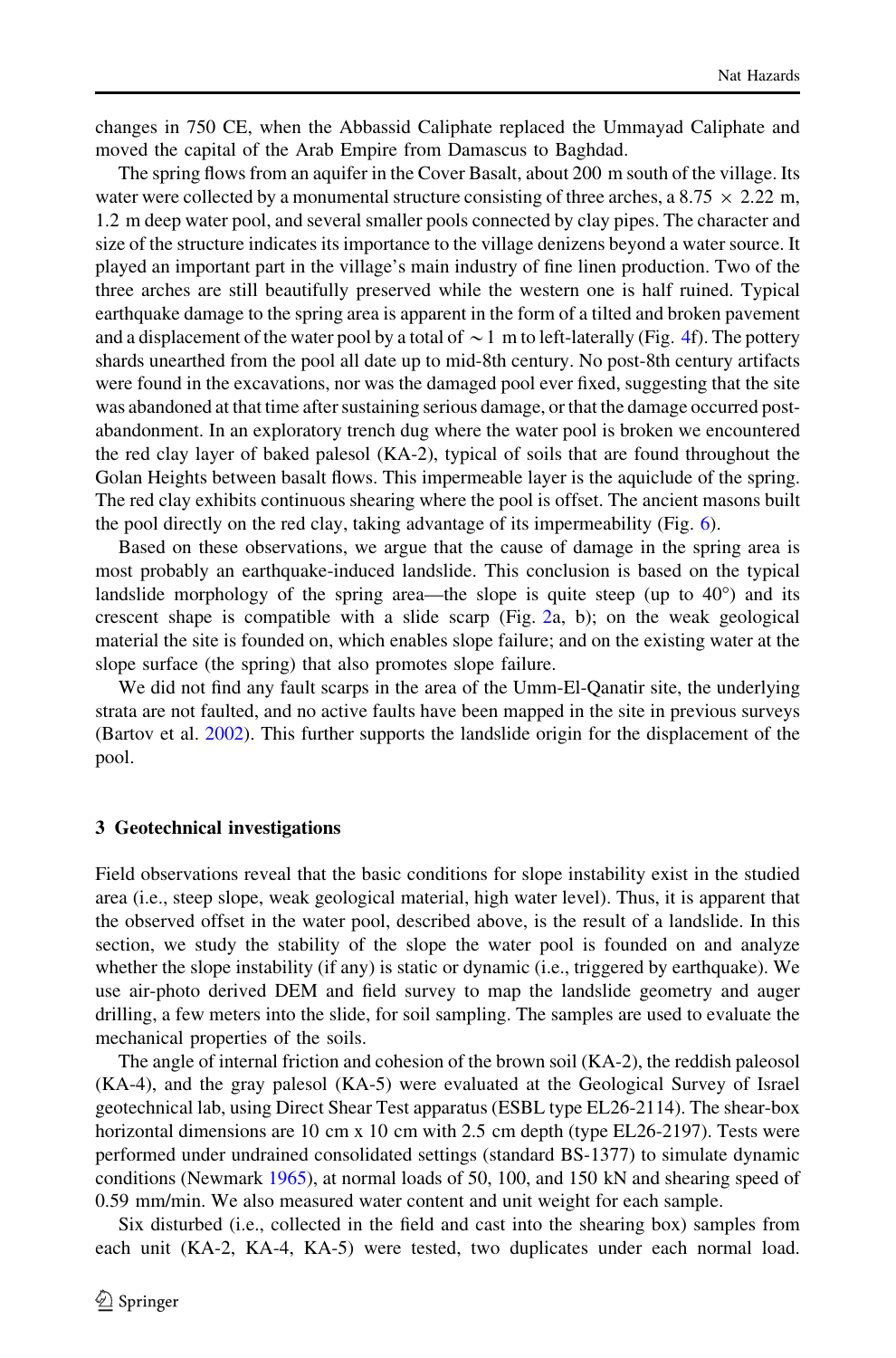Fig. 6 a and **b** An exploratory trench excavated in the gap between the 2 sections of the pool exposes a red, clay-rich layer of baked fossil soil (KA-4). The clay acts as aquiclude (impermeable layer) of the spring source. Brown clay soil (KA-2) overlies the red clay, and a steep incline to the right (the fallen block of the slide). The contact of the red clay with the brown soil above it shows no signs of discontinuity or discrete dislocation. Rather, its incline suggests a continuous shearing of the clay. Above the brown clay a part of the tilted floor is clearly seen. Distance between the yellow markers: 20 cm



Summary of the results is presented in Table [2](#page-9-0). Loading curves of the samples include 3 stages (Fig. [7a](#page-10-0)): Linear stage, at a shear strain of less than 0.01, where shear strain increases linearly with load; Transition stage, at about 0.01 to 0.06 strain, where sample yield and strain soften; Plastic stage, at strain larger than 0.06, where shear strain increases with almost no increasing stresses (through-going fault develop). Shear stresses at the transition from stage 2 to stage 3 were used to calculate angle of internal friction  $(\phi)$  and cohesion (C) in a Mohr-Coulomb space (Fig. [7b](#page-10-0)). For the reddish paleosol (KA-4), in which slope failure developed,  $C = 4.0 \text{ kN/m}^2$  and  $\phi = 31^\circ$  (Table [2\)](#page-9-0). These values are typical to sandy material, as expected considering the grain size analysis (Fig. [3](#page-4-0)). Angle of internal friction of KA-2 and KA-5 are similar to KA-4 and the cohesion is higher. These cohesion values are in favor of SC types soils rather than SM. Water content measured before the test reflects field natural conditions (Table [2\)](#page-9-0).

<span id="page-8-0"></span>The data are used to create a 2-D model of the slope, using the Slope/ $W^{TM}$  software for slope stability analysis (Fig. [2](#page-3-0)c). The topographic profile perpendicular to the slope of the landslide area is used for creating the model outline. The model contains 4 units: basalt cliffs above the landslide area (rock), brown soil cover of the basalt where the slope is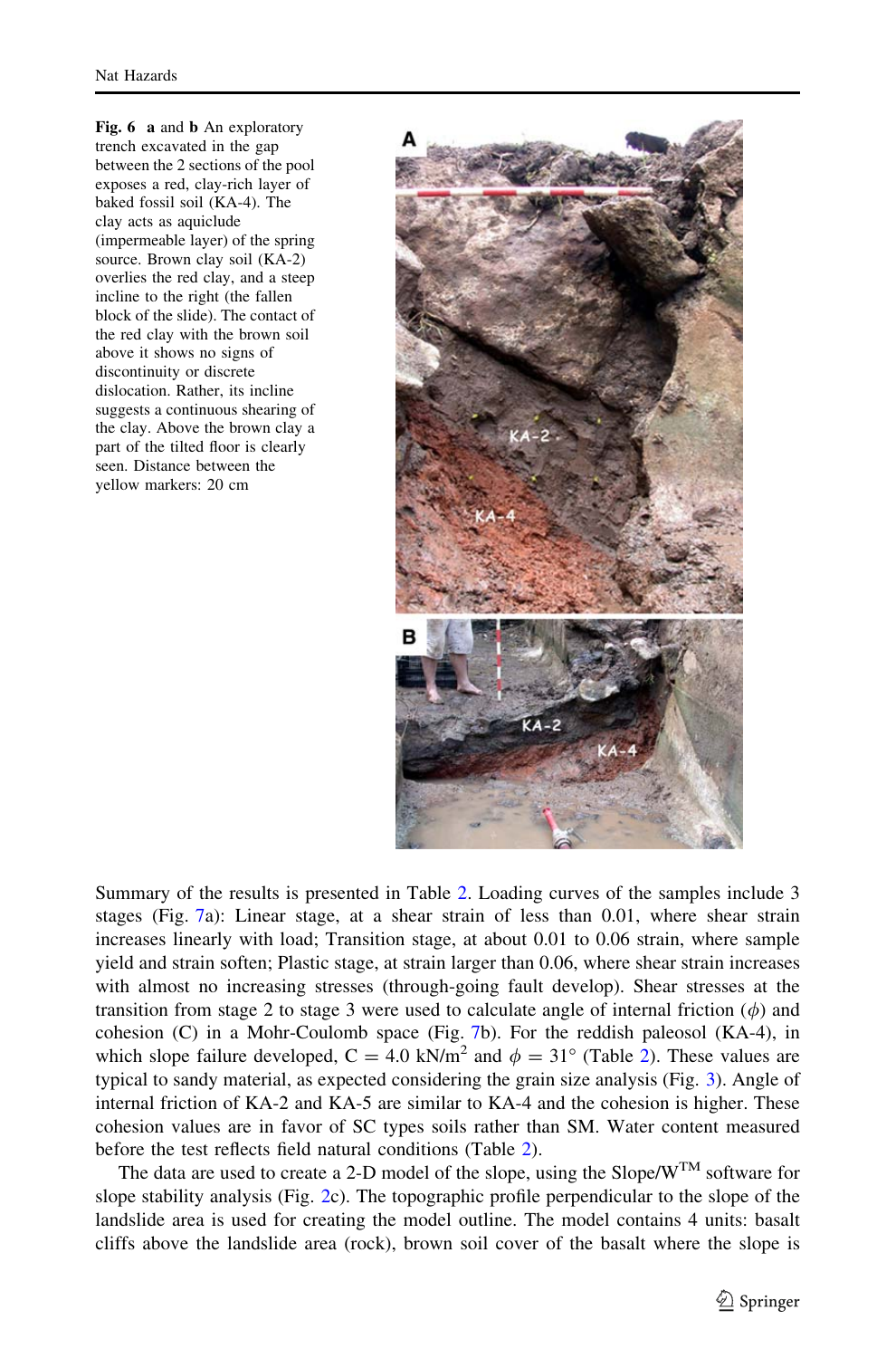| Sample | Unit weight<br>(kN/m <sup>3</sup> ) | Test #           | Load (kN) | Water content<br>$(\%$ wt) | Peak stress<br>(kN/m <sup>2</sup> ) | C $(kN/m2)$ | $\varphi$ (°) |
|--------|-------------------------------------|------------------|-----------|----------------------------|-------------------------------------|-------------|---------------|
|        |                                     | $\mathbf{1}$     |           | 28.0                       | 51.6                                |             | 32            |
| $KA-2$ | 21.6                                | $\boldsymbol{2}$ | 50        |                            | 47.4                                | 18.9        |               |
|        |                                     | $\mathfrak z$    | 100       |                            | 80.5                                |             |               |
|        |                                     | $\overline{4}$   |           |                            | 81.2                                |             |               |
|        |                                     | 5                | 150       |                            | 110.9                               |             |               |
|        |                                     | 6                |           |                            | 111.3                               |             |               |
| $KA-4$ | 20.8                                | $\overline{7}$   | 50        | 23.8                       | 32.1                                | 4.0         | 31            |
|        |                                     | 8                |           |                            | 33.3                                |             |               |
|        |                                     | 9                | 100       |                            | 68.7                                |             |               |
|        |                                     | 10               |           |                            | 63.3                                |             |               |
|        |                                     | 11               | 150       |                            | 91.6                                |             |               |
|        |                                     | 12               |           |                            | 93.2                                |             |               |
| $KA-5$ | 16.7                                | 13               |           | 35.1                       | 45.9                                |             |               |
|        |                                     | 14               | 50        |                            | 47.2                                |             |               |
|        |                                     | 15               | 100       |                            | 75.7                                | 20.4        | 29            |
|        |                                     | 16               |           |                            | 81.5                                |             |               |
|        |                                     | 17               |           |                            | 99.5                                |             |               |
|        |                                     | 18               | 150       |                            | 104.0                               |             |               |

Table 2 Summary of geotechnical data

gentler (KA-2), reddish paleosol layer of the spring (KA-4), and a layer below the reddish paleosol that is the gray paleosol (KA-5) The soil mechanical properties are provided for both the brown soil and the reddish paleosol, and their thickness is constrained in part by the auger drilling and in part by geological mapping. Modeling the lowest layer as rock or paleosol does not change the model results due to the relative weakness of the reddish paleosol, so for simplicity the lowest layer is modeled as rock. The water table is set to several levels between the level of the reddish paleosol (the spring's aquifer—lowest possible level) and the level of the topography, assumed to be the highest possible level.

We use two methods of moment equilibrium to compute the stability of the studied slope: the ordinary or "Fellenius method" (Fellenius [1936](#page-15-0)) and the "modified Bishop method'' (Bishop [1955](#page-15-0)). Both methods belong to a group of methods called ''methods of slices,'' in which for enabling accurate stability calculations, the analyzed landslide is divided to vertical parallel slices. A possible circular slip surface is assumed, and the driving and resisting moments are computed in each slice in order to determine the Factor of Safety (FS) against sliding. The FS is defined as the sum of resisting moments  $M_r$  (in all slices comprising the landslide) divided by the sum of the driving moments  $M_d$  (in all slices),  $FS = \Sigma M_r / \Sigma M_d$ . If the  $FS > 1$  then the slope is considered stable. In the Bishop method the inter-slices vertical shear forces are incorporated into the calculation, giving more conservative values for the FS.

#### 3.1 Static analysis

<span id="page-9-0"></span>Static FS analysis evaluates the stability of a slope under gravitational forces. Jibson and Keefer ([1993\)](#page-15-0) showed that the FS computed from undrained soil parameters do not differ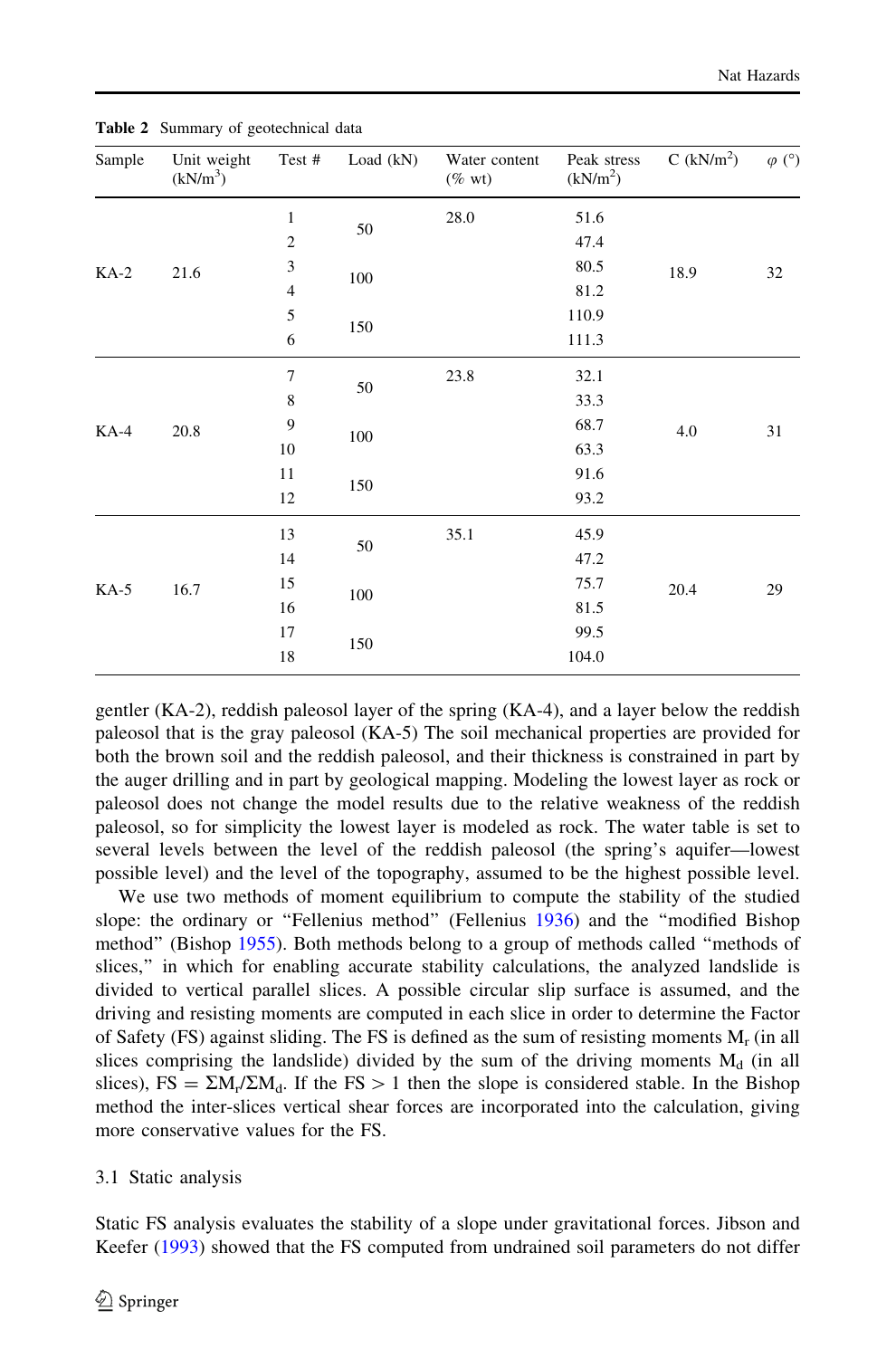Nat Hazards

Fig. 7 Mechanical properties of the reddish paleosol (KA-4). a Shear stress-strain curves for the three different normal loads tested (marked are the test numbers as they appear in Table [2\)](#page-9-0): diamonds, triangle, and squares are normal loads of 50, 100, and 150 kN, respectively (open and close symbols mark the two duplicate tests done under each normal load). The loading path shows similar stages in samples KA-2 and KA-5. Small vertical arrows mark the turnover between stage II and III for each test. b Mohr-Coulomb space showing evaluated mechanical properties (plotted for each test are shear strength at the turnover between stage II and III and normal load)



much from the drained FS values, and if it did, the undrained FS values were generally lower. Consequently, using the undrained soil parameters for the static analysis leads to underestimation of the static FS, which is a conservative assumption. If the FS computed from undrained soil parameters clearly indicates that failure in aseismic conditions is highly unlikely, such as in our model, then it should be true for a FS computed from drained soil parameters. Another reason for using undrained soil parameters to calculate the FS are the high values of water content in the samples.

Table [3](#page-11-0) summarizes the FS values calculated for several scenarios. The lowest value of the FS obtained from the model is 2.05, where we assume the highest water table. Hence, we conclude that the site is stable under aseismic conditions and that the damage to the pool could not have been caused by gravitational forces alone, even with the driving effect of water from the nearby spring. Therefore, any instability and consequential damage must have been a result of ground shaking due to an earthquake.

## 3.2 Dynamic analysis

<span id="page-10-0"></span>We use the Newmark displacement method (Jibson [2007](#page-15-0); Jibson et al. [2000;](#page-15-0) Newmark [1965\)](#page-16-0) to evaluate the slope stability during an earthquake. This method calculates the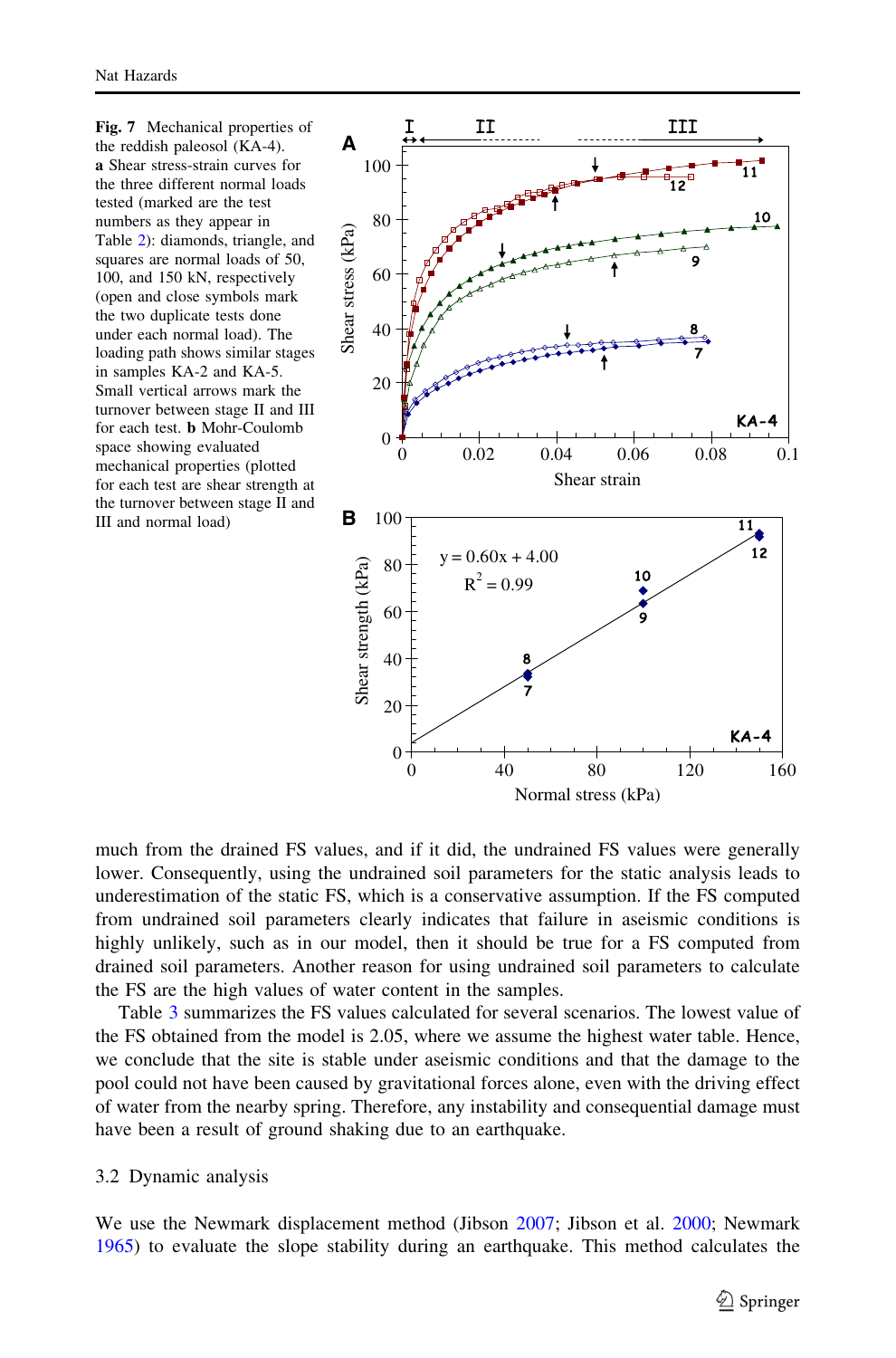| Case                            | Ordinary  |       |       | Bishop |
|---------------------------------|-----------|-------|-------|--------|
|                                 | <b>FS</b> | $a_c$ | FS.   | $a_c$  |
| Highest water table             | 2.05      | 0.36  | 2.288 | 0.44   |
| High water table                | 2.297     | 0.44  | 2.562 | 0.53   |
| Middle water table              | 2.869     | 0.64  | 3.117 | 0.72   |
| Low water table                 | 3.026     | 0.69  | 3.281 | 0.78   |
| $\varphi - 1^{\circ}$           | 2.797     | 0.61  | 3.037 | 0.70   |
| $\varphi + 1^{\circ}$           | 2.942     | 0.66  | 3.199 | 0.75   |
| Unit weight $-0.5$ % wt         | 2.889     | 0.65  | 3.138 | 0.73   |
| Unit weight $+0.5$ %wt          | 2.856     | 0.63  | 3.104 | 0.72   |
| Cohesion $-2$ kN/m <sup>2</sup> | 2.76      | 0.60  | 3.006 | 0.69   |
| Cohesion $+2$ kN/m <sup>2</sup> | 2.977     | 0.68  | 3.229 | 0.76   |

Table 3 The results of the analysis in the Slope/W modeling software for several cases and methods

The critical acceleration  $a_c$  is calculated from the FS and the slope angle (Eq. [1\)](#page-11-0). The first 4 cases are for different water table levels. The other cases are for measuring the effects of variations in the soil mechanical properties in the middle water table case.  $\phi$ —the angle of internal friction

cumulative permanent displacement (Newmark displacement,  $D_N$ , in centimeters) of a rigid friction block relative to its base as subjected to the effects of the earthquake acceleration–time history. Practically, those acceleration– time history portions that exceed the critical acceleration of the modeled slope are integrated twice to obtain the cumulative displacement history of the block. The critical acceleration,  $a<sub>c</sub>$ , is defined as the acceleration required for overcoming the frictional resistance and initiating sliding. The critical acceleration (in units of gravity,  $1 \text{ g} = 9.8 \text{ m/s}^2$ ) is a function of the static factor of safety (FS) and the landslide geometry (Newmark [1965](#page-16-0)):

$$
a_c = (FS - 1) \sin \beta \tag{1}
$$

where  $\beta$  is the angle between the vertical and the line connecting the center of mass and the center of rotation (e.g., Jibson and Keefer [1993](#page-15-0)). We found  $\beta$  to be 20° in our model.

The lack of a strong motion record for the Sea of Galilee area, where the last strong earthquake occurred in 1837, prevents us from using the rigorous analysis of double integration of a strong motion record from a nearby locality. Jibson and Keefer [\(1993](#page-15-0)) and Jibson et al. [\(2000](#page-15-0)) suggested an alternative for the calculation of the Newmark Displacement  $(D_N)$  as a assessment for slope stability, using an empirical relationship between it and the critical acceleration and the Arias intensity I $\alpha$  (Arias [1970\)](#page-15-0), a quantity that correlates with peak ground acceleration and duration of shaking of an earthquake:

$$
\log D_N = 1.521 \log I\alpha - 1.993 \log a_c - 1.546 \tag{2}
$$

Jibson et al. ([2000\)](#page-15-0) derived this empirical law from over 200 strong-motion records from Southern California. Because of absence of recorded strong events from the DST we use the relation for Southern California, assuming that the similarity of seismic behavior between two transform plate boundaries is significant. A similar approach was also used by Jibson and Keefer ([1993\)](#page-15-0) for the New-Madrid zone and by Katz and Crouvi ([2007\)](#page-15-0) for the DST region.

<span id="page-11-0"></span>Arias intensity, I $\alpha$ , can be related by empirical relation to earthquake moment magnitude ( $M_w$ ) and the distance from epicenter in km (R) (Jibson and Keefer [1993](#page-15-0)). The I $\alpha$  for the Dead Sea area is (Katz and Crouvi [2007\)](#page-15-0):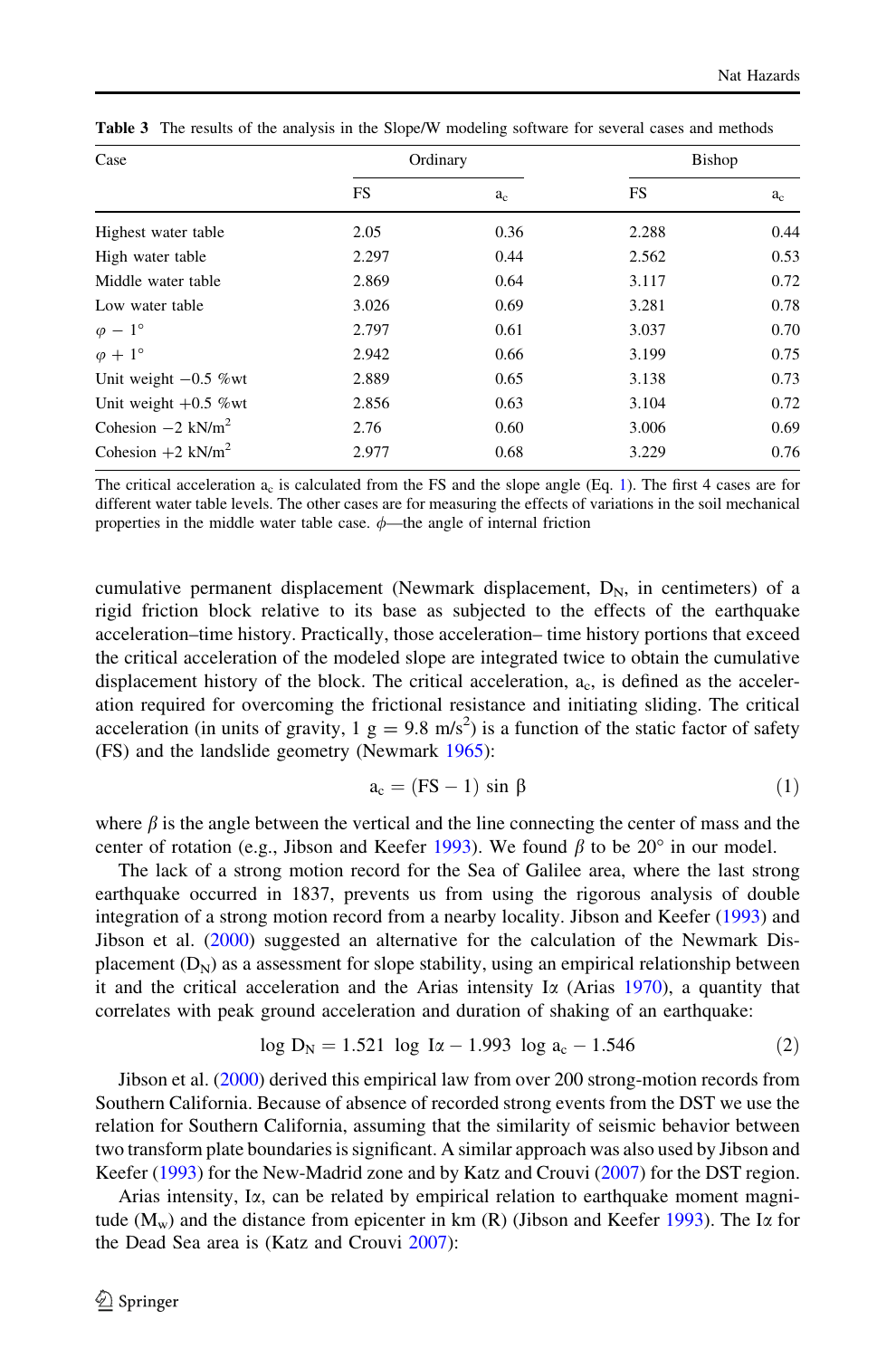$$
\log I\alpha = 1.2 \text{Mw} - 2.2 \log R - 4.9 \tag{3}
$$

The resultant Newmark displacement does not necessarily predict the physical landslide displacement in the field; rather, it is a useful index of how a slope is likely to perform during seismic shaking. The user has to judge the significance of the displacement. Fol-lowing Jibson et al. [\(2000](#page-15-0)), we choose the  $D<sub>N</sub>$  to be either 5 or 10 cm for the critical displacement that would cause the slope to fail, where the larger value is more conservative and therefore preferable.

We analyze the earthquake magnitude needed to cause slope instability as a function of distance from the epicenter for both  $D<sub>N</sub>$  values. The lowest critical acceleration provides us with the upper bound of distance as a function of magnitude, and imposes constraints on the location of the epicenter.

Figure [8](#page-12-0) shows the distance vs. magnitude results of the Newmark analysis for the minimum, maximum, and mean critical acceleration values, compared to the maximum distance of landslides from epicenter and surface rupture (Keefer [1984\)](#page-15-0). The results for all models are summarized in Table [4](#page-13-0). The lowest critical acceleration value occurs in the case of the highest water table. The results show that even for an event with epicentral or rupture distance of 5 km from Umm-El-Qanatir, the earthquake moment magnitude needed to activate the sliding is at least 6, more likely close to 6.5. Using the known location of the slide, we can draw radii of magnitudes, as shown in Fig. [9](#page-13-0), for the lowest critical acceleration ( $a_c = 0.36$ ). It is evident that the site is about 15 km away from the closest possible source of strong earthquake, although smaller events are apparent in closer proximity in the present day seismicity. At a distance of 15 km the magnitude needed to overcome slope strength and trigger the landslide is at least 7. From this and from the aforementioned archaeological evidence, we conclude that Umm-El-Qanatir was hit by an  $M_w \ge 7$  close earthquake in the mid 8th century.

<span id="page-12-0"></span>



 $\textcircled{2}$  Springer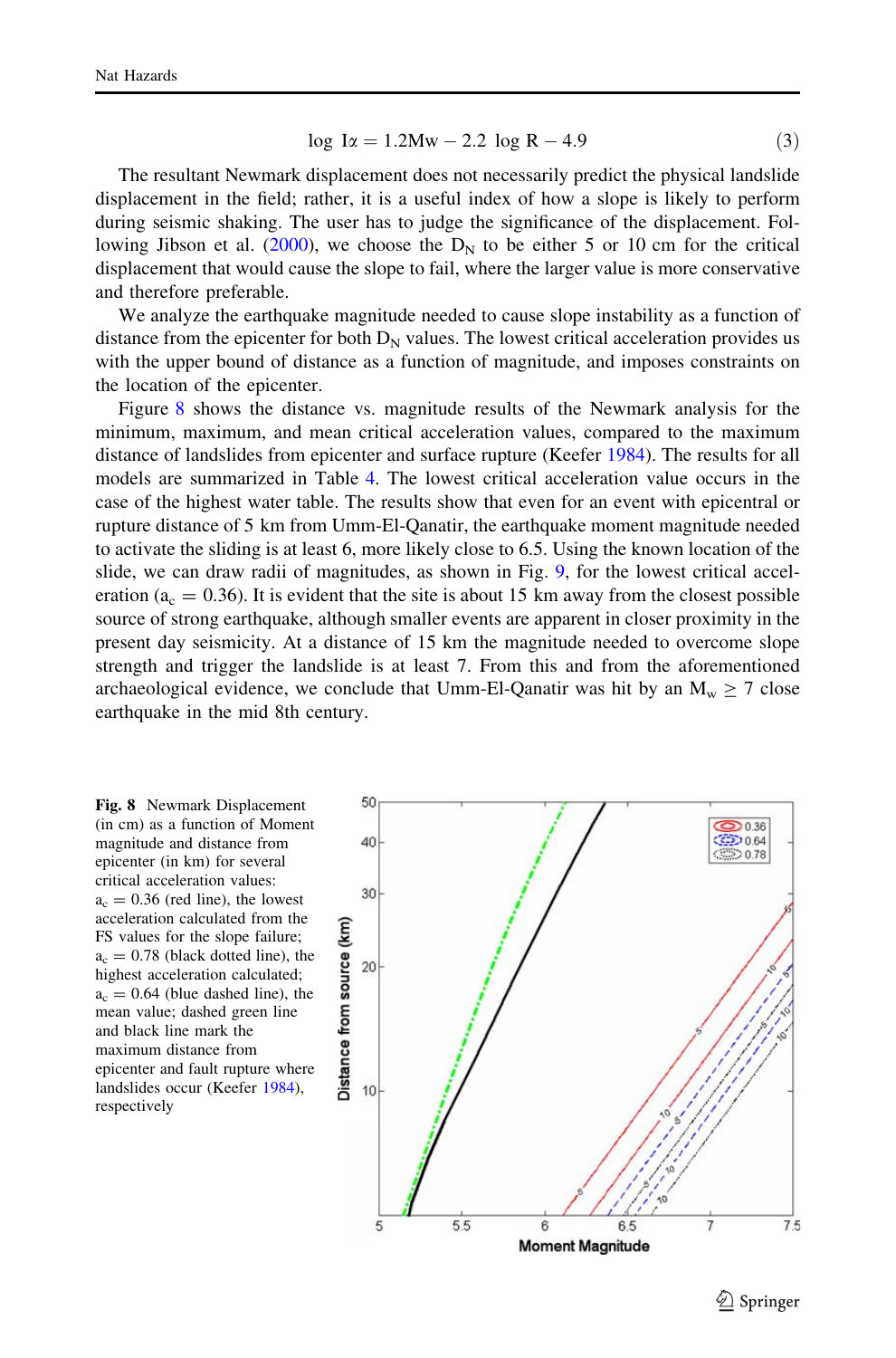| Newmark displacement $D_N$ | 5 cm     |          |       | 10 cm                  |          |          |
|----------------------------|----------|----------|-------|------------------------|----------|----------|
| Critical acceleration a.   | $0.36$ g | $0.64$ g | 0.78g | 0.36g<br>Distance (km) | $0.64$ g | $0.78$ g |
| Magnitude                  |          |          |       |                        |          |          |
| 6.2                        | 5.6      | 4.0      | 3.5   | 4.5                    | 3.2      | 2.9      |
| 6.4                        | 7.2      | 5.1      | 4.5   | 5.8                    | 4.2      | 3.7      |
| 6.6                        | 9.2      | 6.6      | 5.8   | 7.5                    | 5.3      | 4.7      |
| 6.8                        | 11.9     | 8.4      | 7.5   | 9.7                    | 6.9      | 6.1      |
| 7.0                        | 15.3     | 10.9     | 9.6   | 12.4                   | 8.8      | 7.8      |
| 7.2                        | 19.7     | 13.9     | 12.4  | 16.0                   | 11.3     | 10.1     |
| 7.4                        | 25.3     | 17.9     | 15.9  | 20.5                   | 14.6     | 13.0     |

Table 4 Results of the Newmark analysis for the minimum, maximum, and mean values of the critical acceleration

Fig. 9 Circles showing maximal distance from Umm-El-Qanatir of earthquakes that can trigger slope failure for a given magnitude  $(M_W)$ . For this map,  $a_c = 0.36$  and  $D_N = 5$  cm, the most conservative values that give the largest distances (see Table [4\)](#page-13-0). Active faults are yellow (names of faults as appear in Fig. [1\)](#page-2-0). Shaded relief from Hall [\(1994](#page-15-0))



## 4 Discussion

<span id="page-13-0"></span>Umm-El-Qanatir exhibits earthquake damage that is constrained by archaeological artifacts to the mid 8th century or later. Moreover, a strong and near-by earthquake triggered a landslide that displaced the spring area. The DST, less than 15 km west of the site, is the only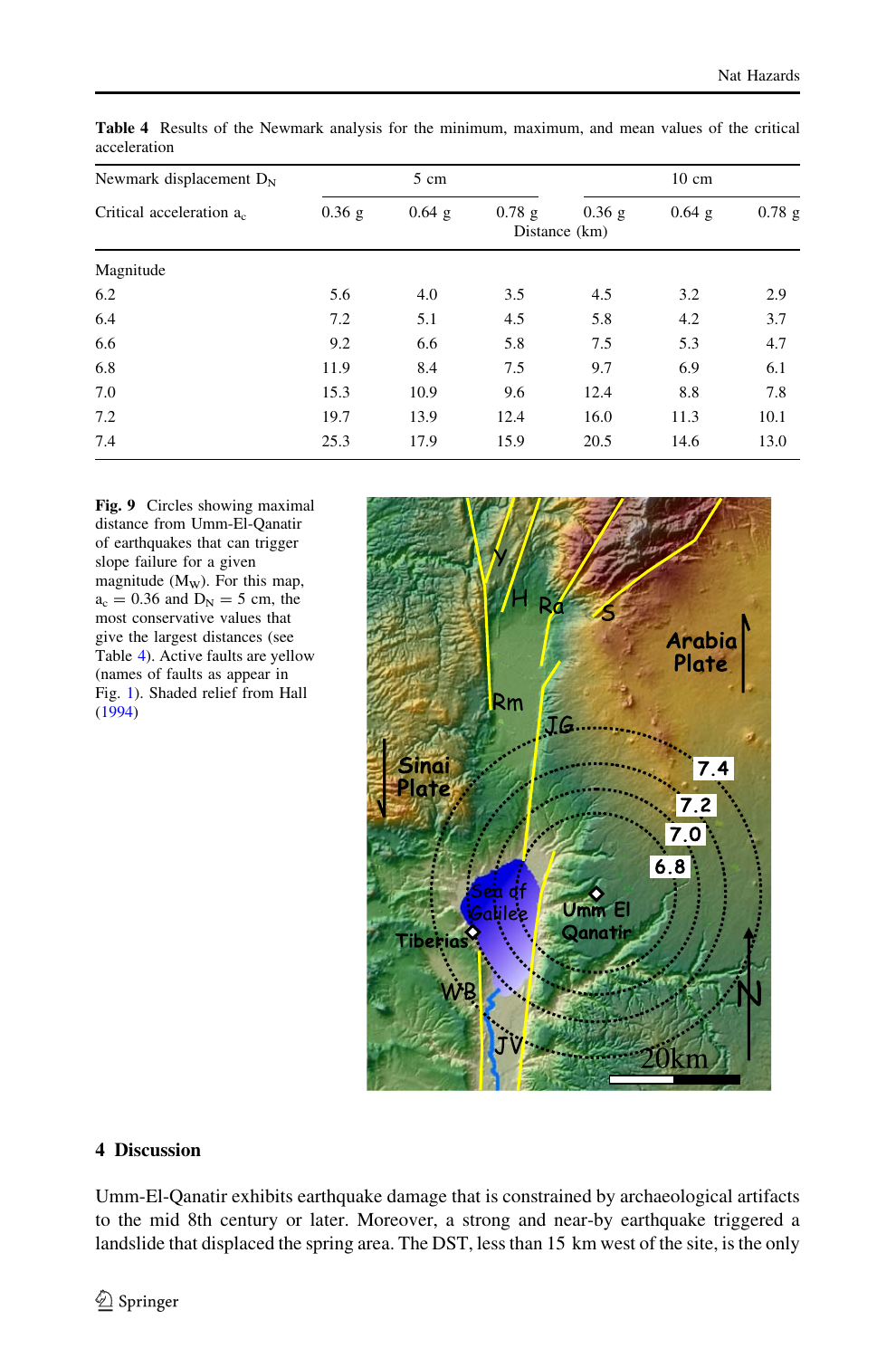fault capable of producing magnitude 6 and larger earthquakes. Several strong earthquakes that are reported in historical records since the mid 8th century may be candidates for the triggering or reactivation of the slide (listed in the Introduction). The key to identifying the correct event is the dating. The slide is not dated directly; therefore, we cannot rule out the possibility that it was reactivated in one or more of those events. However, since the village of Umm-El-Qanatir was abandoned immediately after 749 CE and no Abbassid period or later artifacts are found in the ruins of Umm-El-Qanatir, we argue that it was abandoned because of the severe damage to the spring area, which was an important part of the villager's economy. Hence, most likely the 749 CE earthquake triggered the slide.

Our Newmark analysis related to the 749 CE event yields reasonable results, as the comparison with the data of landslide distances from the earthquake sources shows (Fig. [8\)](#page-12-0). The magnitude versus distance results are within the range of plausible values compared with known worldwide events, supporting the approach of using the empirical relations intensity-displacement-magnitude-distance. Even when considering the most conservative values of critical acceleration and Newmark displacement, a strong earthquake (M<sub>W</sub> = 7.4) would have to occur within  $\sim$  25 km radius of Umm-El-Qanatir in order to cause slope failure (Fig. [9\)](#page-13-0).

Our analysis does not consider topography effects directly. Davis and West ([1975](#page-15-0)) report stronger topography-related amplification on ridge-tops and weaker in valley floors. A significant topographic effect occurs when the wavelength of the seismic wave is the same as the length of the landform, and the greatest amplification of ground acceleration occurs when nearly horizontal waves traverse canyon topography where the distance between the canyon walls is less than or equal to the wavelength. Since Umm-El-Qanatir sits on the top of the river gorge, amplification effect probably makes it more susceptible to landslides due to amplification of ground motions. However, the influence of topography on acceleration and induced landslides has been mainly observed empirically, and there are no general models for quantifying site amplification due to topography effects. Moreover, the overall influence on ground motion in complex topography cannot be easily predicted. Therefore, modeling the topographic effect is beyond the scope of this paper. By making conservative choices about the Newmark Displacement and the Factor of Safety, we assume that the topographic effect is indirectly partially compensated for.

#### 5 Conclusions

Historical records and archaeological observations in Umm-El-Qanatir show that the site was hit by at least one damaging earthquake in mid 8th century before the Abbasid period. Damage to archaeological structures, the morphology, and the geology of the site show that the latter earthquake was associated with the studied landslide. An offset water pool provides a measure of the slip associated with the landslide. We combine the slip with measured mechanical properties of the rock units in a model of a landslide, which relates the slip to acceleration and then to magnitude-distance. The result of this analysis imposes constraints on the range of possible magnitude-distance of the earthquake from Umm-El-Qanatir.

We conclude that if the 749 CE earthquake triggered the landslide, then the magnitude of the earthquake was at least 7.0 at a distance of up to 15 km from Umm-El-Qanatir (Fig. [9\)](#page-13-0). For large events, which rupture the whole seismogenic zone, the distribution of the associated strong motion usually follows the rupture, so that this distance can be considered as distance from the fault rupture zone (Keefer [2002\)](#page-15-0).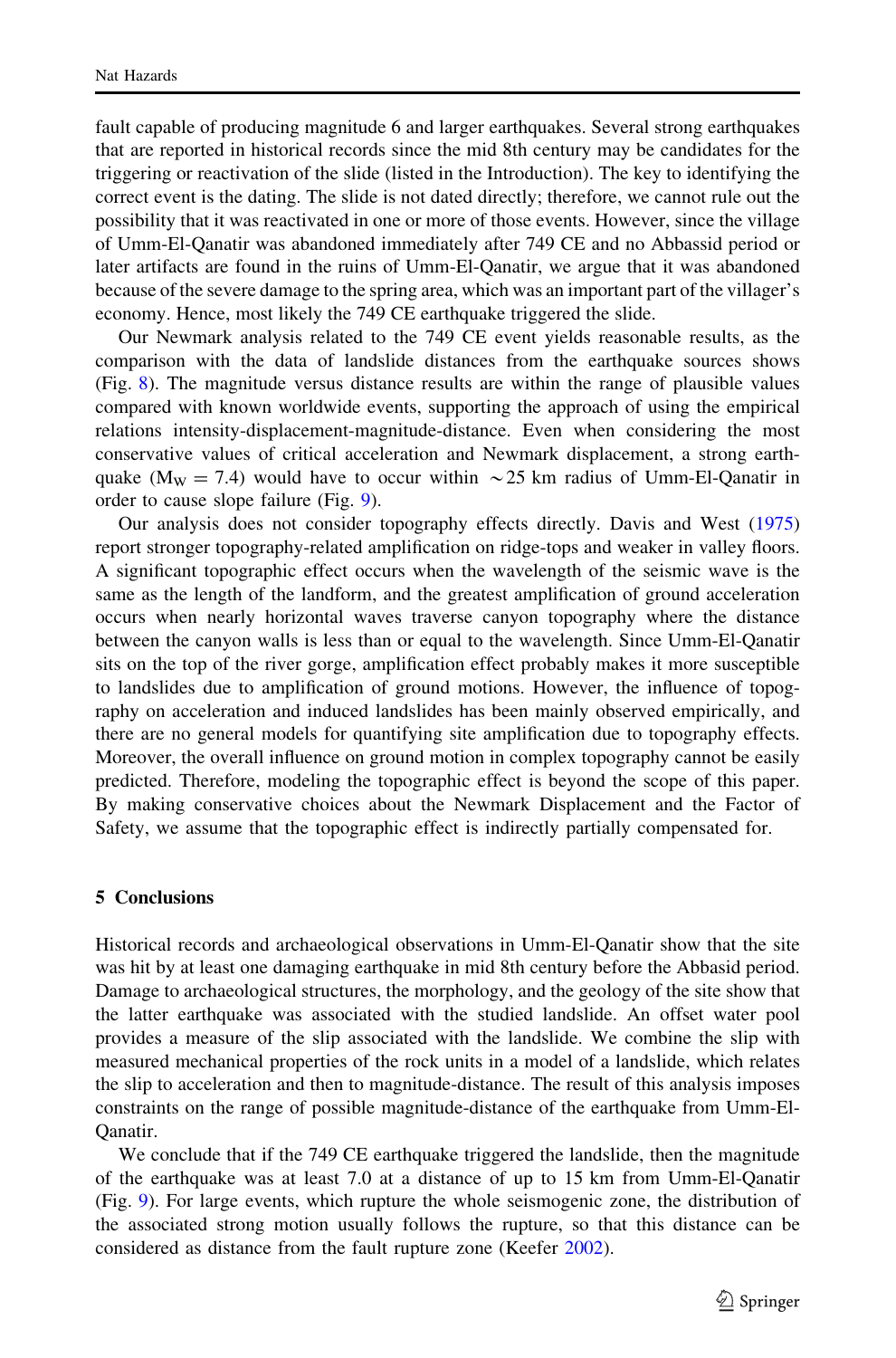Acknowledgments We are grateful to all the people who worked in the archeological excavations—Noam Aharoni, Tuvia Ka'atabi, and Hanoch Tal. We thank Mor Kanari and Boaz Gatenio for their assistance in the field. Part of the study was supported by an Israel Science Foundation grant 12/03 to SM.

#### References

- Ambraseys NN (2005) The seismic activity in Syria and Palestine during the Middle of the 8th century; an amalgamation of historical earthquakes. J Seismol 9(1):115–125. doi[:10.1007/s10950-005-7743-2](http://dx.doi.org/10.1007/s10950-005-7743-2)
- Amiran DHK, Arieh E, Turcotte T (1994) Earthquakes in Israel and adjacent areas: Macroseismic observations since 100 B.C.E. Isr Explor J 44:260–305
- Arias A (1970) A measure of earthquake intensity. In: Hansen RJ (ed) Seismic design for nuclear power plants. Massachusetts Institute of Technology Press, Cambridge, pp 438–483
- ASTM (1985) Classification of soils for engineering purposes. In: Annual book of ASTM standards. American Society for Testing and Materials, pp 395–408
- Bartov Y, Sneh A, Fleischer L, Arad V, Rosensaft M (2002) Map of potentially active faults in Israel. Geological Survey of Israel report GSI/29/02, Jerusalem
- Begin BZ, Steinberg DM, Ichinose GA, Marco S (2005) A 40,000 years unchanging of the seismic regime in the Dead Sea rift. Geology 33(4):257–260. doi:[10.1130/G21115.1](http://dx.doi.org/10.1130/G21115.1)
- Bishop AW (1955) The use of the slip circle in the stability analysis of slopes. Geotechnique 5:7–17
- Daëron M, Klinger Y, Tapponnier P, Elias A, Jacques E, Sursock A (2005) Sources of the large AD 1202 and 1759 Near East earthquakes. Geology 33(7):529–532. doi[:10.1130/G21352.1](http://dx.doi.org/10.1130/G21352.1)
- Davis LL, West LR (1975) A preliminary evaluation of the effects of topography on ground motion. Calif Div Mines Geol Bull 196:305–312
- Ellenblum R, Marco S, Agnon A, Rockwell T, Boas A (1998) Crusader castle torn apart by earthquake at dawn, 20 May 1202. Geology 26(4):303-306. doi:10.1130/0091-7613(1998)026<0303:CCTABE>  $2.3 \text{ CO} \cdot 2$
- Fellenius W (1936) Calculations of the stability of earth dams. Trans second congress of large dams, vol 4, pp 445–463, Washington
- Freund R, Zak I, Garfunkel Z (1968) Age and rate of the sinistral movement along the Dead Sea Rift. Nature 220:253–255. doi:[10.1038/220253a0](http://dx.doi.org/10.1038/220253a0)
- Garfunkel Z (1981) Internal structure of the Dead Sea leaky transform (rift) in relation to plate kinematics. Tectonophysics 80:81–108. doi:[10.1016/0040-1951\(81\)90143-8](http://dx.doi.org/10.1016/0040-1951(81)90143-8)
- Guidoboni E, Comastri A (2005) Catalogue of Earthquakes and Tsunamis in the Mediterranean Area from the 11th to the 15th century. Istituto Nazionale di Geofisica, Bologna, p 1037
- Guidoboni E, Comastri A, Traina G (1994) Catalogue of Ancient Earthquakes in the Mediterranean Area up to the 10th century. Istituto Nazionale di Geofisica, Bologna, p 504
- Hall JK (1994) Digital shaded-relief map of Israel and environs 1:500,000. Israel Geological Survey
- Jibson RW (2007) Regression models for estimating coseismic landslide displacement. Eng Geol 91(2–4): 209–218. doi:[10.1016/j.enggeo.2007.01.013](http://dx.doi.org/10.1016/j.enggeo.2007.01.013)
- Jibson RW, Keefer DK (1993) Analysis of the seismic origin of landslides—examples from the New-Madrid Seismic Zone. Geol Soc Am Bull 105(4):521-536. doi:10.1130/0016-7606(1993)105<0521:AOTSOO  $>2.3$ .CO;2
- Jibson RW, Harp EL, Michael JA (2000) A method for producing digital probabilistic seismic landslide hazard maps. Eng Geol 58:271–289. doi:[10.1016/S0013-7952\(00\)00039-9](http://dx.doi.org/10.1016/S0013-7952(00)00039-9)
- Karcz I (2004) Implications of some early Jewish sources for estimates of earthquake hazard in the Holy Land. Ann Geophys 47(2–3):759–792
- Katz O, Crouvi O (2007) The geotechnical effects of long human habitation (2000  $\lt$  years): Earthquake induced landslide hazard in the city of Zefat, northern Israel. Eng Geol 95(3–4):57–78. doi: [10.1016/j.enggeo.2007.07.008](http://dx.doi.org/10.1016/j.enggeo.2007.07.008)
- Keefer DK (1984) Landslides caused by earthquakes. Geol Soc Am Bull 95:406–421. doi:10.1130/0016- 7606(1984)95<406:LCBE>2.0.CO;2
- Keefer DK (2002) Investigating landslides caused by earthquakes—a historical review. Surv Geophys 23(6):473–510. doi[:10.1023/A:1021274710840](http://dx.doi.org/10.1023/A:1021274710840)
- Kohl H, Watzinger C (1916) Antike Synagogen in Galilaea. J. C. Hinrichs, Leipzig
- Marco S (2008) Recognition of earthquake-related damage in archaeological sites: examples from the Dead Sea fault zone. Teconophysics 453:148–156. doi[:10.1016/j.tecto.2007.04.011](http://dx.doi.org/10.1016/j.tecto.2007.04.011)
- <span id="page-15-0"></span>Marco S, Hartal M, Hazan N, Lev L, Stein M (2003) Archaeology, history, and geology of the A.D. 749 earthquake, Dead Sea Transform. Geology 31(8):665–668. doi:[610.1130/G19516.19511](http://dx.doi.org/610.1130/G19516.19511)